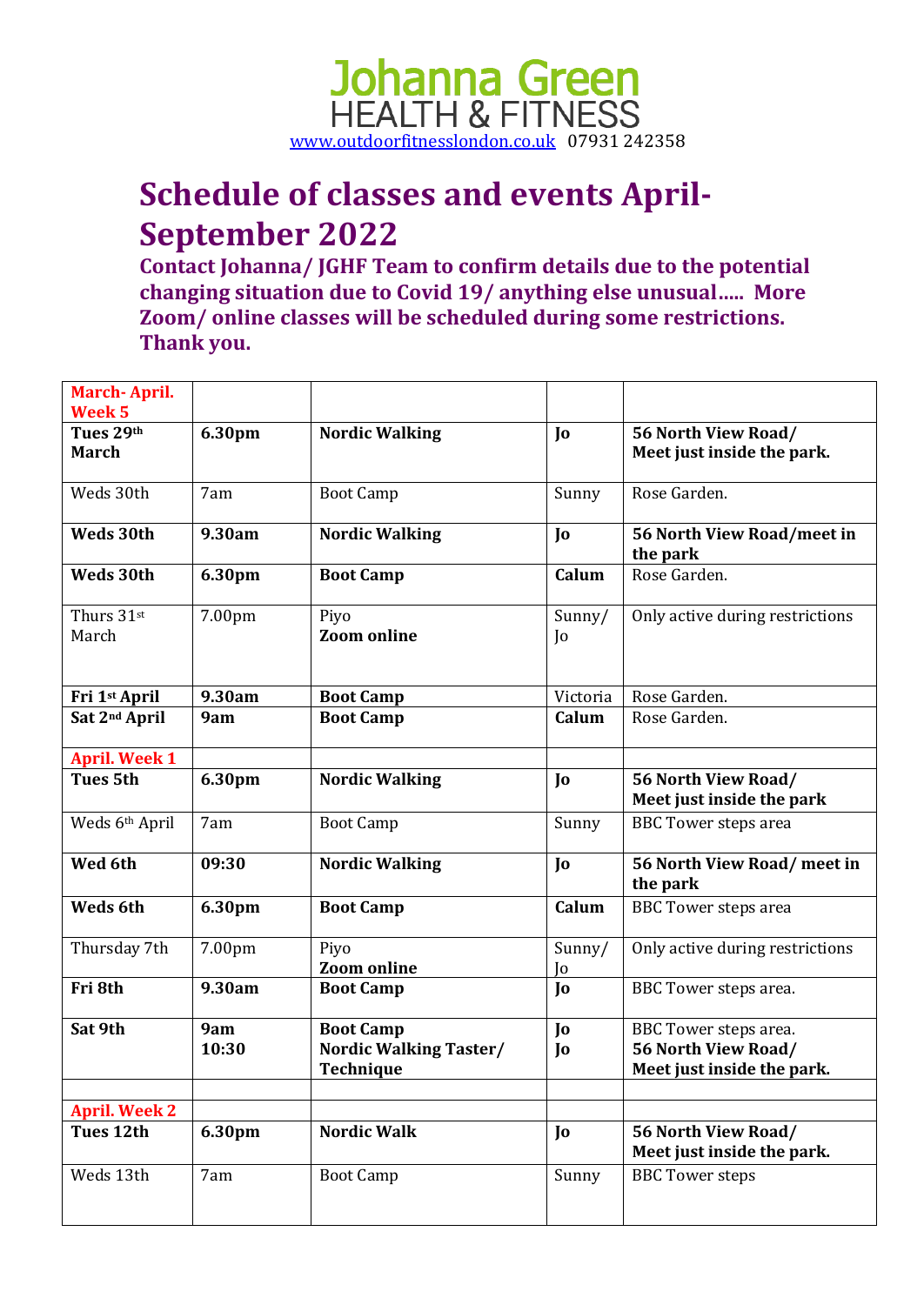| Weds 13th                      | 9.30am                   | <b>Nordic Walk</b>                                                     | Jo                       | 56 North View Road/meet in<br>the park           |
|--------------------------------|--------------------------|------------------------------------------------------------------------|--------------------------|--------------------------------------------------|
| Weds 13th                      | 6.30pm                   | <b>Boot Camp</b>                                                       | $\mathbf{J}$             | <b>BBC</b> Tower steps                           |
| Thurs 14th                     | 7.00pm                   | Piyo<br><b>Zoom</b> online                                             | Sunny/<br>$\overline{0}$ | Only active during restrictions                  |
| Fri 15th<br><b>Good Friday</b> | 9.30am                   | <b>Boot Camp</b>                                                       | $\mathbf{I}$             | <b>BBC</b> Tower steps                           |
| Sat 16th                       | 9am                      | <b>Boot Camp</b>                                                       | Jo                       | <b>BBC</b> Tower steps                           |
| <b>April. Week 3</b>           |                          |                                                                        |                          |                                                  |
| <b>Tues 19th</b>               | 6.30pm                   | <b>Nordic Walking</b>                                                  | Jo                       | 56 North View Road/<br>Meet just inside the park |
| Weds 20th                      | 7am                      | <b>Boot Camp</b>                                                       | Sunny                    | <b>BBC</b> Tower steps                           |
| Wed 20th                       | 09:30                    | <b>Nordic Walking</b>                                                  | Jo                       | 56 North View Road/ meet in<br>the park          |
| <b>Weds 20th</b>               | 6.30pm                   | <b>Boot Camp</b>                                                       | $\mathbf{I}$             | <b>BBC</b> Tower steps                           |
| Thursday 21st                  | 7.00pm                   | Piyo<br><b>Zoom online</b>                                             | Sunny/<br>$\overline{0}$ | Active during restrictions only.                 |
| Fri 22nd                       | 9.30am                   | <b>Boot Camp</b>                                                       | Jo                       | <b>BBC</b> Tower steps                           |
| Sat 23rd<br>Sat 23rd           | 9am<br>8-4pm.<br>Approx. | <b>Boot Camp</b><br><b>Discovery Walk. Tring.</b><br>12 or 14.5km. TBC | Paul<br>$\mathbf{J}$     | <b>BBC</b> Tower steps<br>Tring                  |
|                                |                          |                                                                        |                          |                                                  |

| <b>April. Week 4</b> |        |                       |                |                                 |
|----------------------|--------|-----------------------|----------------|---------------------------------|
| Tues 26th            | 6.30pm | Nordic Walking        | Jo             | 56 North View Road/ meet in     |
|                      |        |                       |                | the park                        |
| Weds 27th            | 7am    | <b>Boot Camp</b>      | Sunny          | <b>BBC</b> Tower steps          |
|                      |        |                       |                |                                 |
| Weds 27th            | 9.30am | <b>Nordic Walking</b> | $\overline{0}$ | 56 North View Road/meet in      |
|                      |        |                       |                | the park                        |
| Weds 27th            | 6.30pm | Boot Camp.            | Jo             | <b>BBC</b> Tower steps          |
|                      |        |                       |                |                                 |
| Thurs 28th           | 7.00pm | Piyo.                 | Sunny          | Only active during restrictions |
|                      |        | Zoom online           |                |                                 |
|                      |        |                       |                |                                 |
| Fri 29th             | 9.30am | <b>Boot Camp</b>      | $\overline{0}$ | <b>BBC</b> Tower steps          |
|                      |        |                       |                |                                 |
| Sat 30th             | 9:00   | <b>Boot Camp</b>      | Jo             | <b>BBC</b> Tower steps          |
|                      | 10:30  | <b>Nordic Walking</b> | Iо             | 56 North View Road/meet in      |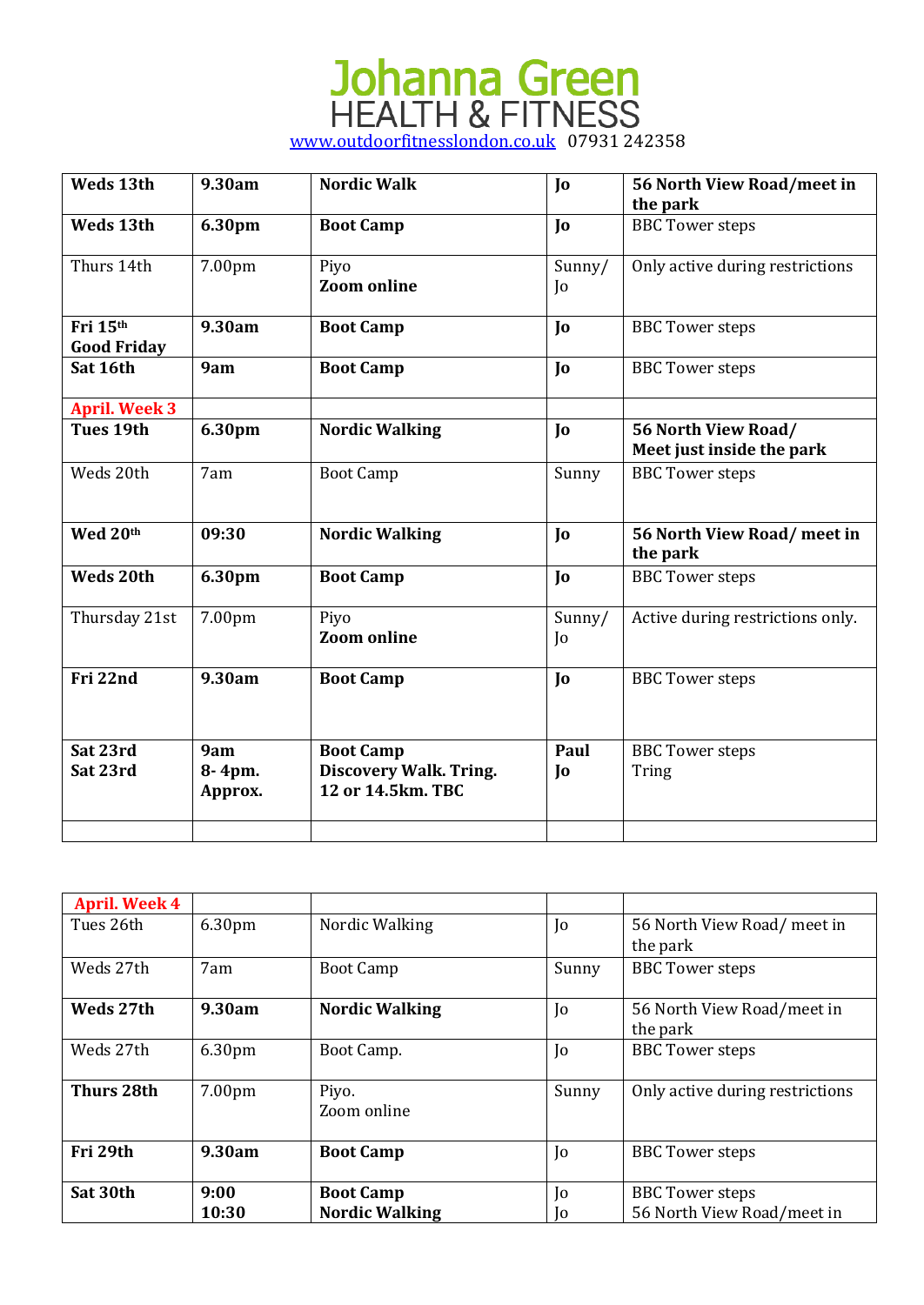|                   |              | Taster/Technique                          |                          | the park                                           |
|-------------------|--------------|-------------------------------------------|--------------------------|----------------------------------------------------|
| May. Week 1       |              |                                           |                          |                                                    |
| Tues 3rd May      | 6:30pm       | <b>Nordic Walking</b>                     | Jo                       | 56 North View Road / meet in<br>the park           |
| Weds 4th          | 7am          | <b>Boot Camp</b>                          | Sunny                    | Grove                                              |
| <b>Weds 4th</b>   | 9.30am       | <b>Nordic Walking</b>                     | $\overline{0}$           | 56 North View Road / meet in<br>the park           |
| <b>Weds 4th</b>   | 6.30pm       | <b>Boot Camp.</b>                         | Jo                       | Grove                                              |
| <b>Thurs 5th</b>  | 7:00pm       | Piyo.<br>Zoom online                      | Sunny/<br>Jo             | Only active during restrictions                    |
| Fri 6th           | 9.30am       | <b>Boot Camp</b>                          | J <sub>0</sub>           | Grove                                              |
| Sat 7th May       | 9am<br>10:30 | <b>Boot Camp</b><br><b>Nordic Walking</b> | $\overline{0}$           | Grove                                              |
|                   |              | Taster/Technique                          | $\overline{0}$           | 56 North View Road / meet in<br>the park           |
| May. Week 2       |              |                                           |                          |                                                    |
| Tues 10th.        | 6.30pm       | <b>Nordic Walking</b>                     | Jo                       | 56 North View Road/<br>Meet just inside the park.  |
| Weds 11th         | 7am          | Boot Camp.                                | Sunny                    | Grove                                              |
| <b>Weds 11th</b>  | 9.30am       | <b>Nordic Walking.</b>                    | $\overline{0}$           | 56 North View Road/meet in<br>the park             |
| <b>Weds 11th</b>  | 6.30pm       | <b>Boot Camp</b>                          | J <sub>0</sub>           | Grove                                              |
| <b>Thurs 12th</b> | 7:00pm       | Piyo.<br><b>Zoom online class</b>         | Sunny/<br>$\overline{0}$ | Only active during restrictions                    |
| Fri 13th          | 9.30am       | <b>Boot Camp</b>                          | Jo                       | Grove                                              |
| Sat 14th          | 9am          | <b>Boot Camp</b>                          | Victoria                 | Grove                                              |
| May. Week 3       |              |                                           |                          |                                                    |
| Tues 17th         | 09:30        | <b>Nordic Walking</b>                     | Jo                       | 56 North View Road /<br>Meet just inside the park. |
| Weds 18th         | 7am          | Boot Camp.                                | Sunny                    | Grove                                              |
| Weds 18th         | 9.30am       | <b>Nordic Walking</b>                     | Jo                       | 56 North View Road / meet in<br>the park           |
| Weds 18th         | 6.30pm       | <b>Boot Camp</b>                          | Jo                       | Grove                                              |
| <b>Thurs 19th</b> | 7.00pm       | Piyo<br>Zoom/online                       | Sunny/<br>$\overline{0}$ | Only active during restrictions                    |
| Fri 20th          | 09.30        | <b>Boot Camp</b>                          | Jo                       | Grove                                              |
| Sat 21st          | 9am          | <b>Boot Camp</b>                          | Paul/                    | Grove                                              |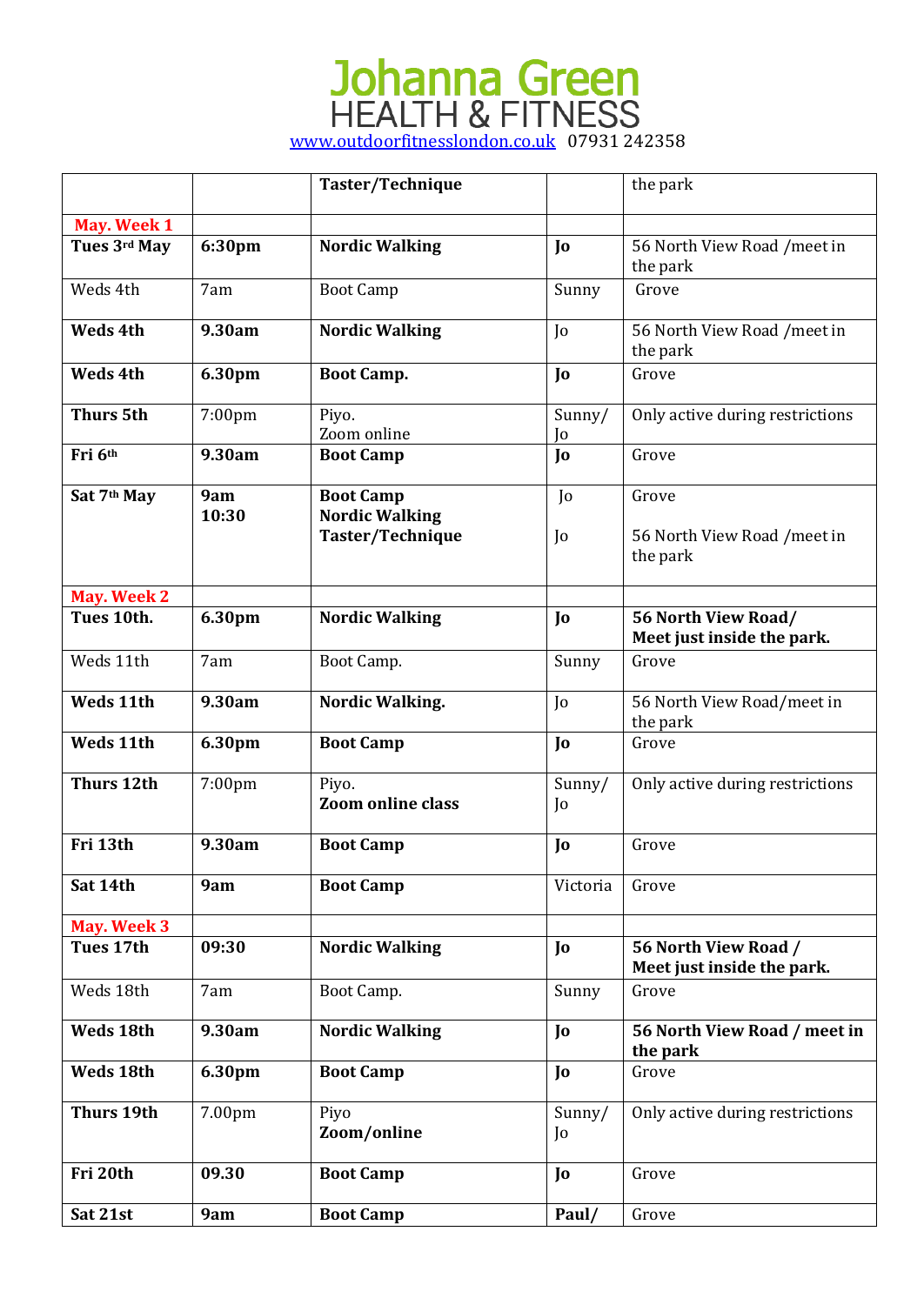|                      |         |                               | Sunny<br><b>TBC</b> |             |
|----------------------|---------|-------------------------------|---------------------|-------------|
| $\vert$ Sat 21st May |         | 08:30-15:30   Discovery Walk. | 10                  | Chorleywood |
|                      | approx. | Chorleywood.                  |                     |             |

|                                | <b>Time</b>        | <b>Activity</b>                                        | <b>Instruc</b> | Location                                          |
|--------------------------------|--------------------|--------------------------------------------------------|----------------|---------------------------------------------------|
|                                |                    |                                                        | tor            |                                                   |
| May. Week 4                    |                    |                                                        |                |                                                   |
| Tues 24th                      | 6:30pm             | <b>Nordic Walk</b>                                     | Jo             | 56 North View Road/                               |
|                                |                    |                                                        |                | Meet just inside the park.                        |
| Wed 25th                       | 7:00am             | <b>Boot Camp</b>                                       | Sunny          | Grove                                             |
| Wed 25th                       | 09:30am            | <b>Nordic Walking</b>                                  | Jo             | 56 North View Road / meet in<br>the park          |
| Wed 25th                       | 6:30pm             | <b>Boot Camp</b>                                       | $\mathbf{I}$   | Grove                                             |
| Thurs 26th                     | 7:00 <sub>pm</sub> | Piyo<br>Zoom/online class                              | <b>Sunny</b>   | <b>Only active during</b><br>restrictions         |
| Fri 27th                       | 09:30am            | <b>Boot Camp</b>                                       | $\mathbf{I}$   | Grove                                             |
| Sat 28th                       | 09:00-10am         | <b>Boot Camp</b>                                       | Victoria       | Grove                                             |
|                                |                    |                                                        |                |                                                   |
| May-June.<br>Week <sub>5</sub> |                    |                                                        |                |                                                   |
| Tues 31st May                  | 6.30pm             | <b>Nordic Walking</b>                                  | Jo             | 56 North View Road/<br>Meet just inside the park  |
| Weds 1st June                  | 7am                | <b>Boot Camp</b>                                       | Sunny          | Grove                                             |
| Weds 1st June                  | 9.30am             | <b>Nordic Walking</b>                                  | Jo             | 56 North View Road/meet in<br>the park            |
| Weds 1st June                  | 6.30pm             | <b>Boot Camp</b>                                       | $\mathbf{I}$   | Grove                                             |
| <b>Thurs 2nd</b>               | 7.00pm             | Piyo                                                   | Sunny/         | Only active during restrictions                   |
|                                |                    | <b>Zoom</b> online                                     | Jo             |                                                   |
| Fri 3rd                        | 9.30am             | <b>Boot camp</b>                                       | Jo             | Grove                                             |
| Sat 4th June                   | 9am<br>10:30       | <b>Boot Camp</b><br><b>Nordic Walking Taster class</b> | Jo<br>Jo       | Grove<br>56 North View Rd/ meet in<br>the park    |
| <b>June. Week 1</b>            |                    |                                                        |                |                                                   |
| <b>Tues 7th</b>                | 6.30pm             | <b>Nordic Walking</b>                                  | Jo             | 56 North View Road/<br>Meet just inside the park. |
| Weds 8th                       | 7am                | <b>Boot Camp</b>                                       | Sunny          | Fair Ground Car Park area                         |
| Weds 8th                       | 9.30am             | <b>Nordic Walking</b>                                  | Jo             | 56 North View Road/meet in<br>the park            |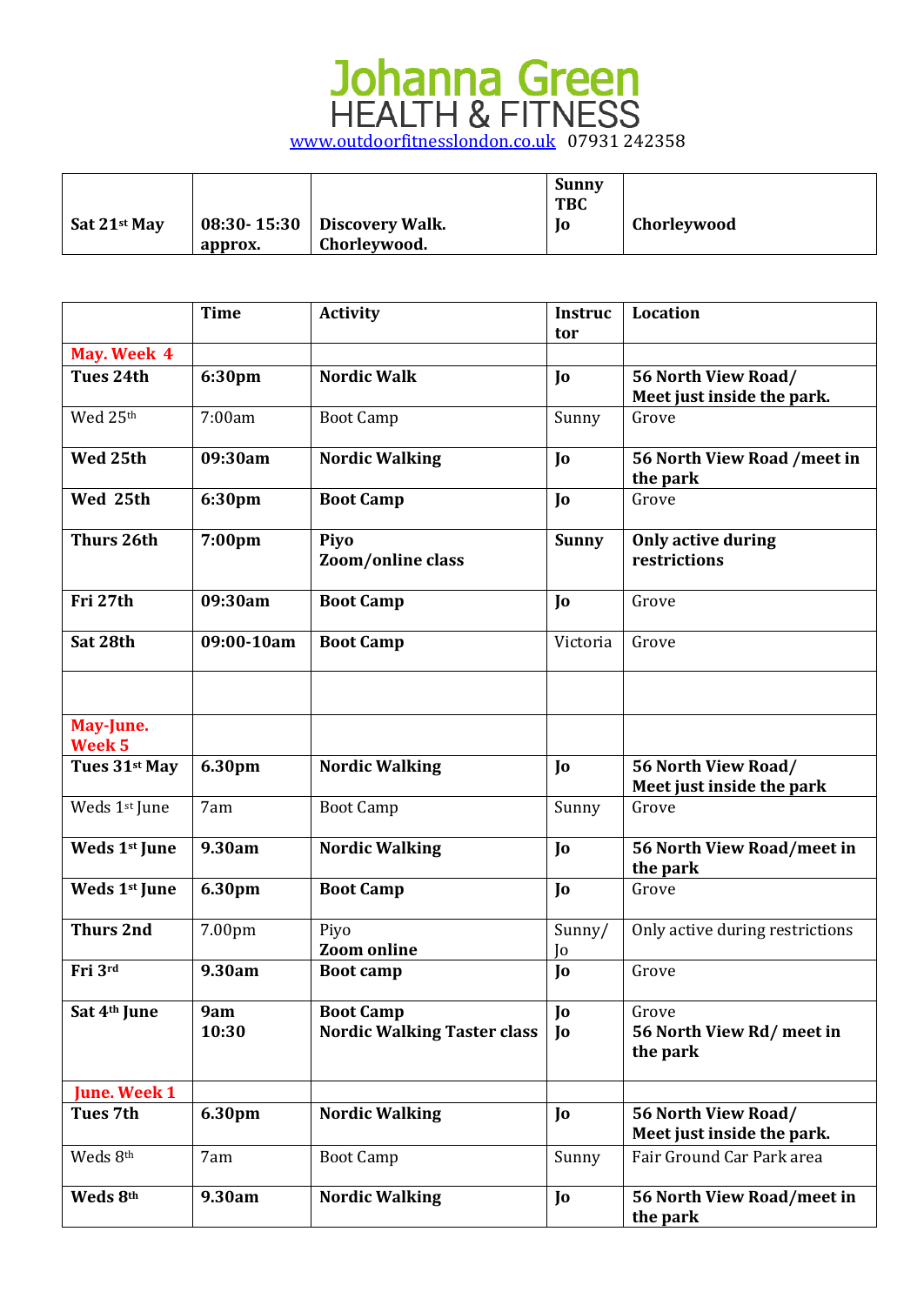| Weds 8th                                    | 6.30pm                 | <b>Boot Camp</b>                                        | Jo                             | Fair Ground Car Park area                                             |
|---------------------------------------------|------------------------|---------------------------------------------------------|--------------------------------|-----------------------------------------------------------------------|
| <b>Thurs 9th</b>                            | 7.00pm                 | Piyo<br><b>Zoom online class</b>                        | Sunny/<br>$\overline{0}$       | Only active during restrictions                                       |
| Fri 10th                                    | 9.30am                 | <b>Boot Camp</b>                                        | $\overline{0}$                 | Fair Ground Car Park area                                             |
| Sat 11th<br>Sat 11th<br><b>June. Week 2</b> | 9am<br>10:30           | <b>Boot Camp</b><br>Nordic Walking Taster/<br>technique | Jo<br>Jo                       | Fair Ground Car Park area<br>56 North View Rd, N8/meet in<br>the park |
| Tues 14th                                   | 6.30pm                 | <b>Nordic Walking</b>                                   | $\mathbf{J}$                   | 56 North View Road/<br>Meet just inside the park.                     |
| Weds 15th                                   | 7am                    | <b>Boot Camp</b>                                        | Sunny                          | Fair Ground Car Park area                                             |
| Weds 15th                                   | 9.30am                 | <b>Nordic Walking</b>                                   | Jo                             | 56 North View Road/meet in<br>the park                                |
| Weds 15th                                   | 6.30pm                 | <b>Boot Camp</b>                                        | $\mathbf{J}$                   | Fair Ground Car Park area                                             |
| <b>Thurs 16th</b>                           | 7.00pm                 | Piyo<br><b>Zoom online class</b>                        | Sunny/<br>$\overline{0}$       | Only active during restrictions                                       |
| Fri 17th                                    | 9.30am                 | <b>Boot Camp</b>                                        | $\mathbf{J}$                   | Fair Ground Car Park area                                             |
| Sat 18th                                    | 9am                    | <b>Boot Camp</b>                                        | Paul<br><b>TBC</b>             | Fair Ground Car park area                                             |
| Sat 18th June                               | 8:30-15:30.<br>Approx. | <b>Training Discovery Walk.</b><br>12km.                | <b>Jo and</b><br>Elisabe<br>th | <b>TBC</b>                                                            |
| June. Week 3                                |                        |                                                         |                                |                                                                       |
| Tues 21st                                   | 6:30-8:30pm            | <b>Mid-Summers' Eve Walk.</b><br><b>Nordic Walking.</b> | $\mathbf{J}$                   | 56 North View Road/<br>Meet just inside the park                      |
| Tues $21^{st}$ June                         | 8:30pm                 | Dinner/Social. TBC                                      | All                            | <b>TBC</b>                                                            |
| Wed 22nd                                    | 7:00am                 | <b>Boot Camp</b>                                        | Sunny                          | Fair Ground Car Park area                                             |
| Wed 22nd                                    | 09:30am                | <b>Nordic Walking</b>                                   | $\mathbf{J}$                   | 56 North View Road/meet in<br>the park                                |
| Wed 22nd                                    | 6:30pm                 | <b>Boot Camp</b>                                        | Jo                             | Fair Ground Car Park area                                             |
| <b>Thurs 23rd</b>                           | $7:00$ pm              | Piyo<br><b>Zoom online class</b>                        | Sunny/<br>Jo                   | Only active during restrictions                                       |
| Fri 24th                                    | 09:30am                | <b>Boot Camp</b>                                        | $\mathbf{J}$                   | Fair Ground Car Park area                                             |
| Sat 25th                                    | 09:00-10:00            | <b>Boot Camp</b>                                        | Paul                           | Fair Ground Car Park area                                             |
| Sat 25th                                    | 10:30                  | <b>Nordic Walking</b><br>taster/Technique               | Jo                             | 56 North View Road / meet in<br>the park                              |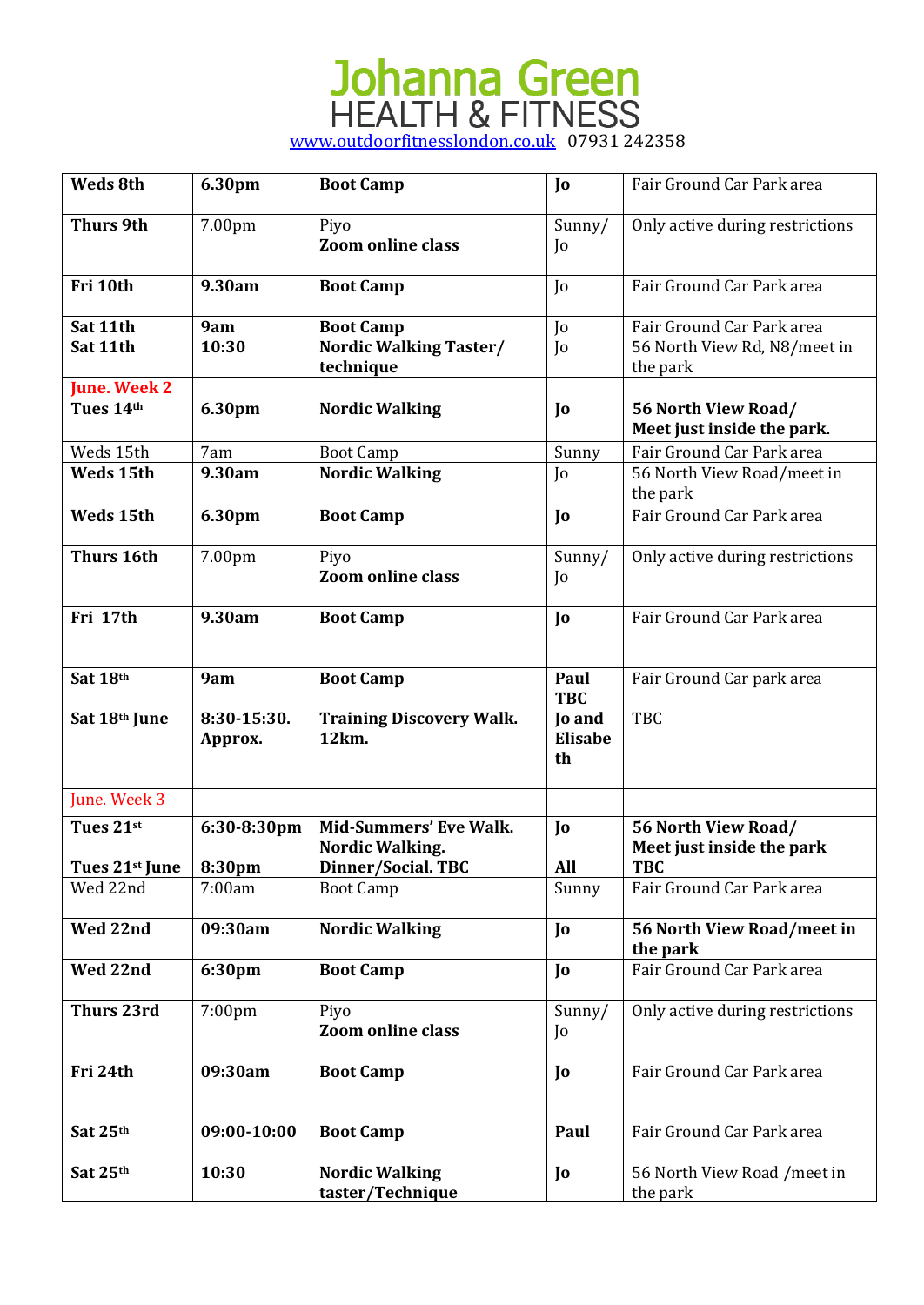| June-July.<br>Week 4 |                      |                                                          |                                       |                                                                      |
|----------------------|----------------------|----------------------------------------------------------|---------------------------------------|----------------------------------------------------------------------|
| Tues 28th            | 6:30pm               | <b>Nordic Walking</b>                                    | $\mathbf{I}$                          | 56 North View Road/<br>Meet just inside the park                     |
| Wed 29th             | 7:00am               | <b>Boot Camp</b>                                         | Sunny                                 | Fair Ground Car Park area                                            |
| Wed 29th             | 09:30am              | <b>Nordic Walking</b>                                    | $\mathbf{J}$                          | 56 North View Road/ meet in<br>the park                              |
| Wed 29th             | 6:30pm               | <b>Boot Camp</b>                                         | $\mathbf{J}$                          | Fair Ground Car Park area                                            |
| <b>Thurs 30th</b>    | 7:00pm               | Piyo<br><b>Zoom online class</b>                         | Sunny/<br>$\overline{0}$              | Only active during restrictions                                      |
| Fri 1st July         | 09:30am              | <b>Boot Camp</b>                                         | $\mathbf{J}$                          | Fair Ground Car Park area                                            |
| Sat 2nd July         | 09:00-10:00<br>10:30 | <b>Boot Camp.</b><br>Nordic Walking Taster/<br>technique | Jo<br>Jo                              | Fair Ground Car Park area<br>56 North View Road/ meet in<br>the park |
| July. Week 1         |                      |                                                          |                                       |                                                                      |
| <b>Tues 5th</b>      | 6:30pm               | <b>Nordic Walking</b>                                    | $\mathbf{I}$                          | 56 North View Road/meet in<br>the park                               |
| Wed 6th              | 7:00am               | <b>Boot Camp</b>                                         | Sunny                                 | Grove                                                                |
| Wed 6th              | 09:30am              | <b>Nordic Walking</b>                                    | $\mathbf{J}$                          | 56 North View Road / meet in<br>the park                             |
| Wed 6th              | 6:30pm               | <b>Boot Camp</b>                                         | $\mathbf{J}$                          | Grove                                                                |
| Thursday 7th         | 7:00pm               | Piyo<br><b>Zoom online class</b>                         | Sunny/<br>Jo                          | Only active during restrictions                                      |
| Fri 8th              | 09:30am              | <b>Boot Camp</b>                                         | $\mathbf{J}$                          | Grove                                                                |
| Sat 9th              | 09:00-10:00          | <b>Boot Camp</b>                                         | Paul                                  | Grove                                                                |
| Sat 9th              | 8am-5pm.<br>Approx.  | <b>Training Discovery Walk.</b><br>15km.                 | <b>Jo and</b><br><b>Elisabe</b><br>th | <b>TBC</b>                                                           |
| <b>July. Week 2</b>  |                      |                                                          |                                       |                                                                      |
| Tues 12th            | 6.30pm               | <b>Nordic Walking</b>                                    | Jo                                    | 56 North View Road/<br>Meet just inside the park                     |
| Wed 13th             | 7am                  | <b>Boot Camp</b>                                         | Sunny                                 | Grove                                                                |
| Weds 13th            | 9.30am               | <b>Nordic Walking</b>                                    | Jo                                    | 56 North View Road / meet in<br>the park                             |
| Weds 13th            | 6.30pm               | <b>Boot Camp</b>                                         | Jo                                    | Grove                                                                |
| <b>Thurs 14th</b>    | 7.00pm               | Piyo<br><b>Zoom</b> online                               | Sunny/<br>Jo                          | Only active during restrictions                                      |
| Fri 15th             | 9.30am               | <b>Boot Camp</b>                                         | Jo                                    | Grove                                                                |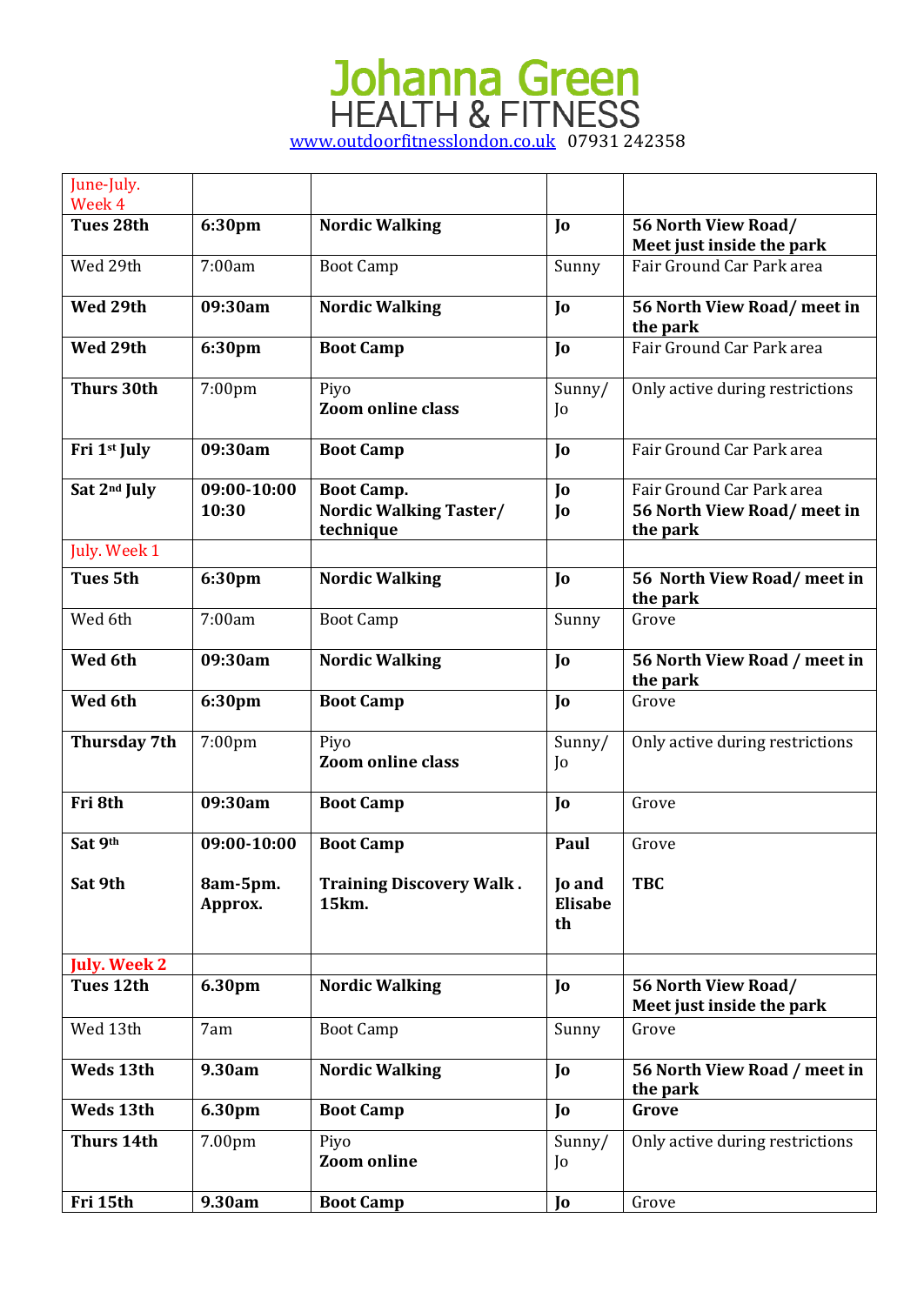| Sat 16th            | 9am                | <b>Boot Camp.</b>          | Jo           | Grove                                       |
|---------------------|--------------------|----------------------------|--------------|---------------------------------------------|
| <b>July. Week 3</b> |                    |                            |              |                                             |
| Tues 19th           | 6.30               | <b>Nordic Walking</b>      | Jo           | 56 North View Road/<br>Meet inside the park |
| Weds 20th           | 7am                | <b>Boot Camp</b>           | Sunny        | Grove                                       |
| Weds 20th           | 9.30am             | <b>Nordic Walking</b>      | Jo           | 56 North View Road/meet in<br>the park      |
| Weds 20th           | 6.30pm             | <b>Boot Camp</b>           | Jo           | Grove                                       |
| Thurs 21st          | 7:00 <sub>pm</sub> | Piyo<br><b>Zoom online</b> | Sunny/<br>Jo | Only active during restrictions             |
| Fri 22nd            | 9.30am             | <b>Boot Camp</b>           | Jo           | Grove                                       |
| Sat 23rd            | 9am                | <b>Boot Camp</b>           | Jo           | Grove                                       |

| <b>July. Week 4</b>      |              |                                                              |                              |                                                   |
|--------------------------|--------------|--------------------------------------------------------------|------------------------------|---------------------------------------------------|
| Tues 26th                | 6.30pm       | <b>Nordic Walking</b>                                        | $\mathbf{J}$                 | 56 North View Road /<br>Meet just inside the park |
| Weds 27th                | 7am          | <b>Boot Camp</b>                                             | Sunny                        | Grove                                             |
| Weds 27th                | 9.30am       | <b>Nordic Walking</b>                                        | Jo                           | 56 North View Road/ meet in<br>the park           |
| Weds 27th                | 6.30pm       | <b>Boot Camp</b>                                             | Jo                           | Grove                                             |
| <b>Thurs 28th</b>        | 7.00pm       | Piyo<br><b>Zoom online</b>                                   | Sunny/<br>$\overline{0}$     | Only active during restrictions.                  |
| Fri 29th                 | 9.30am       | <b>Boot camp</b>                                             | Jo                           | Grove                                             |
| Sat 30th                 | 9am<br>10:30 | <b>Boot Camp</b><br>Nordic Walking free taster/<br>technique | $\mathbf{I}$<br>$\mathbf{I}$ | Grove<br>56 North View Road/meet in<br>the park   |
| Aug. Week 1              |              |                                                              |                              |                                                   |
| Tues 2 <sup>nd</sup> Aug | 6.30pm       | <b>Nordic Walking</b>                                        | $\mathbf{J}$                 | 56 North View Road/<br>Meet just inside the park. |
| Weds 3rd Aug             | 7am          | <b>Boot Camp</b>                                             | Sunny                        | Fair Ground Car Park area                         |
| <b>Weds 3rd</b>          | 9.30am       | <b>Nordic Walking</b>                                        | Jo                           | 56 North View Road/meet in<br>the park            |
| Weds 3rd                 | 6.30pm       | <b>Boot Camp</b>                                             | $\mathbf{J}$                 | Fair Ground Car Park area                         |
| Thurs 4th                | 7.00pm       | Piyo<br><b>Zoom online</b>                                   | Sunny/<br>Jo                 | Only active during restrictions                   |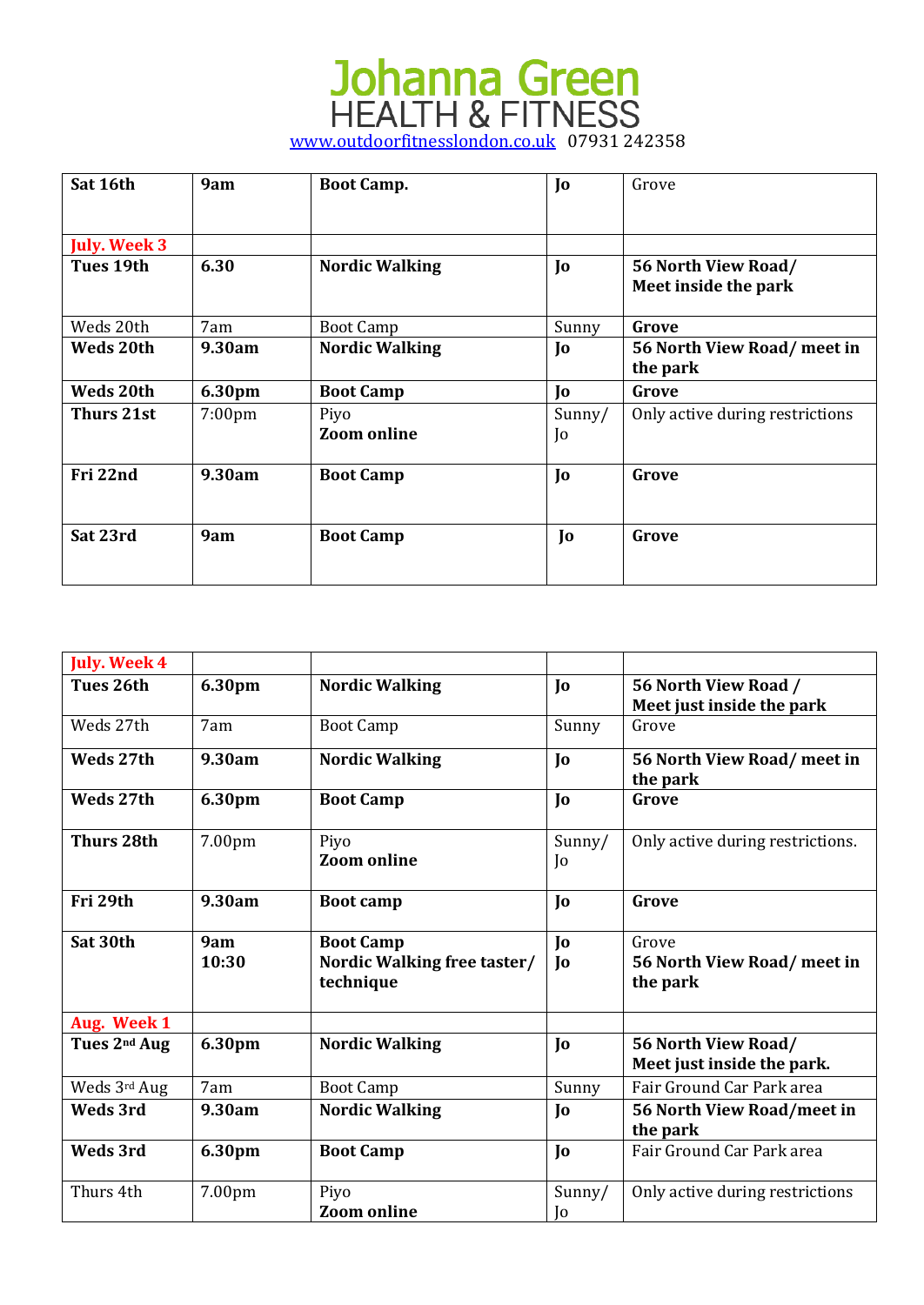| Fri 5th            | 9.30am              | <b>Boot Camp</b>                         | Jo                                    | Fair Ground Car Park area                               |
|--------------------|---------------------|------------------------------------------|---------------------------------------|---------------------------------------------------------|
| Sat 6th Aug        | 9am                 | <b>Boot Camp</b>                         | $\mathbf{J}$                          | Fair Ground Car Park area                               |
|                    | 10:30               | <b>Nordic Walking Taster/</b>            | Jo                                    | North View Road/Meet in the                             |
|                    |                     | <b>Technique class</b>                   |                                       | park.                                                   |
| Aug. Week 2        |                     |                                          |                                       |                                                         |
| <b>Tues 9th</b>    | 6.30pm              | <b>Nordic Walking</b>                    | $\mathbf{I}$                          | 56 North View Road/                                     |
|                    |                     |                                          |                                       | Meet just inside the park                               |
| Weds 10th          | 7am                 | <b>Boot Camp</b>                         | Sunny                                 | Fair Ground Car Park area                               |
| Wed 10th           | 09:30               | <b>Nordic Walking</b>                    | Jo                                    | 56 North View Road/ meet in<br>the park                 |
| <b>Weds 10th</b>   | 6.30pm              | <b>Boot Camp</b>                         | Jo                                    | Fair Ground Car Park area                               |
| Thursday 11th      | 7.00pm              | Piyo                                     | Sunny/                                | Only active during restrictions                         |
|                    |                     | <b>Zoom</b> online                       | Jo                                    |                                                         |
| Fri 12th           | 9.30am              | <b>Boot Camp</b>                         | Io                                    | Fair Ground Car Park area                               |
| Sat 13th Aug       | 9am                 | <b>Boot Camp</b>                         | Paul                                  | Fair Ground Car Park area                               |
| Sat 13th Aug       | 8am-6pm.<br>Approx. | <b>Training Discovery Walk.</b><br>21km. | <b>Io and</b><br><b>Elisabe</b><br>th | TBC.                                                    |
| <b>Aug. Week 3</b> |                     |                                          |                                       |                                                         |
|                    |                     |                                          |                                       |                                                         |
|                    |                     |                                          |                                       |                                                         |
| Tues 16th          | 6.30pm              | <b>Nordic Walking</b>                    | Jo                                    | 56 North View Road/<br>Meet just inside the park.       |
| Weds 17th          | 7am                 | <b>Boot Camp</b>                         | Sunny                                 | Fair Ground Car Park area                               |
| Weds 17th          | 9.30am              | <b>Nordic Walking</b>                    | Jo                                    | 56 North View Road/meet in                              |
|                    |                     |                                          |                                       | the park                                                |
| Weds 17th          | 6.30pm              | <b>Boot Camp</b>                         | $\mathbf{I}$                          | Fair Ground Car Park area                               |
| Thurs 18th         | 7.00pm              | Piyo                                     | Sunny/                                | Only active during restrictions                         |
|                    |                     | <b>Zoom online</b>                       | Jo                                    |                                                         |
|                    |                     |                                          |                                       |                                                         |
| Fri 19th           | 9.30am              | <b>Boot Camp</b>                         | Jo                                    | Fair Ground Car Park area                               |
| Sat 20th Aug       | 9am                 | <b>Boot Camp</b>                         | Jo                                    | Fair Ground Car Park area                               |
| Aug. Week 4        |                     |                                          |                                       |                                                         |
| Tues 23rd          | 6.30pm              | <b>Nordic Walking</b>                    | Jo                                    | <b>56 North View Road/</b><br>Meet just inside the park |
| Weds 24th          | 7am                 | <b>Boot Camp</b>                         | Sunny                                 | Fair Ground Car Park area                               |
| Wed 24th           | 09:30               | <b>Nordic Walking</b>                    | Jo                                    | 56 North View Road/ meet in<br>the park                 |
| Weds 24th          | 6.30pm              | <b>Boot Camp</b>                         | $\mathbf{I}$                          | Fair Ground Car Park area                               |
| Thursday 25th      | 7.00pm              | Piyo                                     | Sunny/                                | Only active during restrictions                         |
| Fri 26th           | 9.30am              | <b>Zoom online</b><br><b>Boot Camp</b>   | Jo                                    | Fair Ground Car Park area                               |